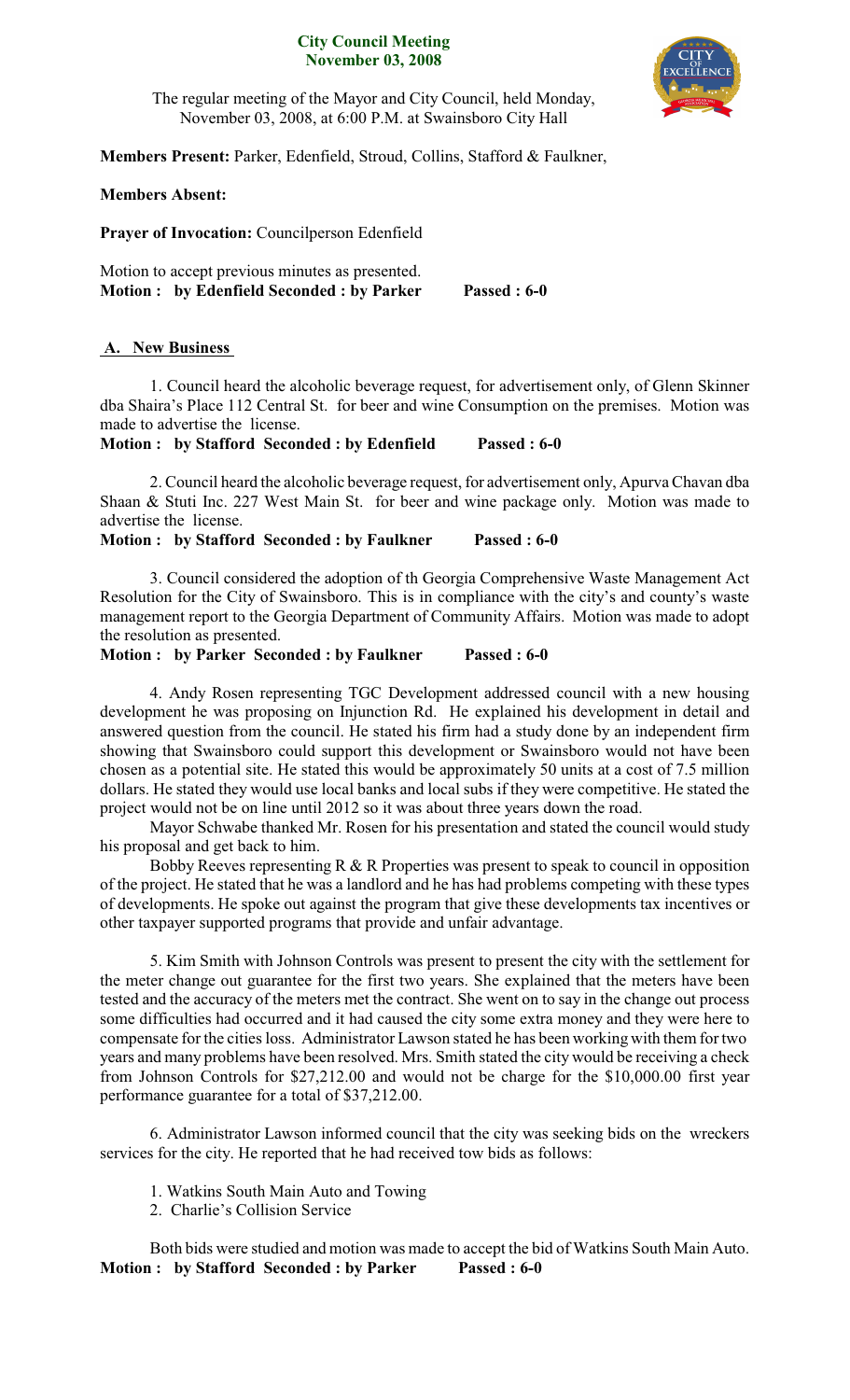## **B. Old Business**

1. Council heard the alcoholic beverage request of Ashok Patel dba Andy's Quick Stop #9 208 North Main St. for beer and wine package only.

Mayor Schwabe announced this was a Public Hearing and asked if anyone was here to speak for or against the application. Motion was made to grant the license.

### **Motion : by Edenfield Seconded : by Stafford Passed : 6-0**

2. Council heard the alcoholic beverage request, for advertisement only, of Sarah Hackle dba 114 West Main St. Located at 114 West Main St. for liquor, beer and wine consumption on the premises. The request was to only purchase the beer and wine consumption on the premises in 2008 and purchase the full license in 2009. Mayor Schwabe announced this was a Public Hearing and asked if anyone was here to speak for or against the application. Motion was made to grant the license.

## **Motion : by Stroud Seconded : by Edenfield Passed : 6-0**

3. Council heard the second reading of the animal cruelty ordinance and will be presented for public hearing and a vote at the December 2008 meeting.

## **C. Committee Reports**

**Police:** Councilperson Stafford and Mayor Schwabe reported on the success of the open house and thanked all involved.

Mayor Schwabe reported that the Animal Shelter was in need of another truck. Permission was given to seek bids.

**Building and Safety**: Councilperson Faulkner had no report .

**Executive:** No Report

**Public Works:** Councilperson Collins reported everything routine.

**Recycle:** Councilperson Collins reported operations normal .

Fire : Councilperson Parker reported everything routine.

Chief Strobridge gave council an update on the reclassification on the Fire Department's ISO rating. He stated that all of the paper work should be submitted to the Insurance Commissioners Office by the end of the year and the new rate could begin as soon as summer of 2009.

**Recreation:** Councilperson Stroud reported everything routine.

**Airport:** Administrator Lawson reported he attend a meeting with the Air Force in Augusta and Swainsboro was well represented and stated a good case against the Bulldog MOA. Representatives from Senator Isackson, Senator Chambless, and Rep. Barrow were present.

Water & WW: Councilperson Edenfield reported everything routine.

**Downtown Development** - Anthony Faris reported the DDA held a Main St introduction meeting and was attended very well. He reported that the DDA was holding a decorating contest and 15 businesses were participating. The awards would be given at the  $2<sup>nd</sup>$  Saturday Arts Stroll.

 Anthony reported that he will be working with other on a Veterans Day Celebrating activity for downtown.

 Anthony reported that the resource team from the Department of Community Affairs would be in Swainsboro the second week of January to gather information for their recommendations.

Anthony then informed the council of the plans for Christmas in the downtown area. He stated they would be working with the chamber on the Carols on the Square Celebration. Council then asked about a parade and informed Anthony they would like a Christmas parade. They discussed the day and a Saturday was suggested. Council then made a motion to amend the hotel/motel budget to fund \$2000.00 for a Christmas parade.

### **Motion : by Faulkner Seconded : by Parker Passed : 6-0**

 Anthony then update council on the progress of the new web site. He reported that he would be planning a kick off for the launch of the site in the near future.